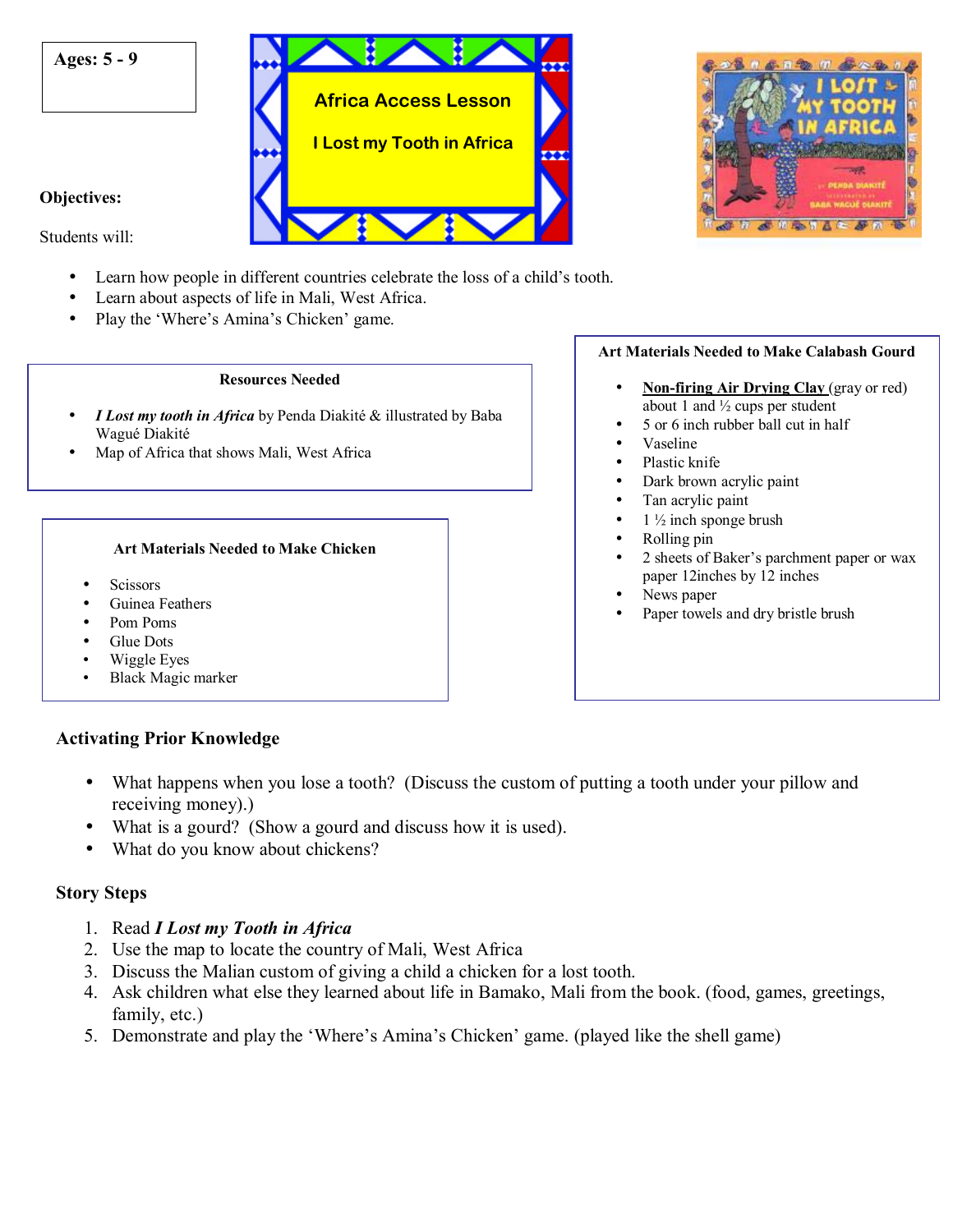# **Art steps for grades 3 and up: Older children can make and play the game with children in lower grades.**



Select two pom poms of different sizes



Using glue dots, glue the two pom Add a glue dot to feathers. poms together, using smaller one for the head





Glue feathers on to the pom



Cut felt to make a beak Glue on the beak. Put glues dot on eyes. Glue on the eyes.



Glue on the beak.







To stabilize chicken, put a glue dot onto a plastic top. Glue the chicken on to the top.



### **Making a Calabash Gourd**

Materials**: Non-firing Air Drying Clay** (gray or red) about 1 and ½ cups per student 5 or 6 inch rubber ball cut in half Vaseline Plastic knife Dark brown acrylic paint Tan acrylic paint 1 ½ inch sponge brush Rolling pin 2 sheets of bakers parchment paper or wax paper 12inches by 12 inches News paper Paper towels and dry bristle brush Student labels